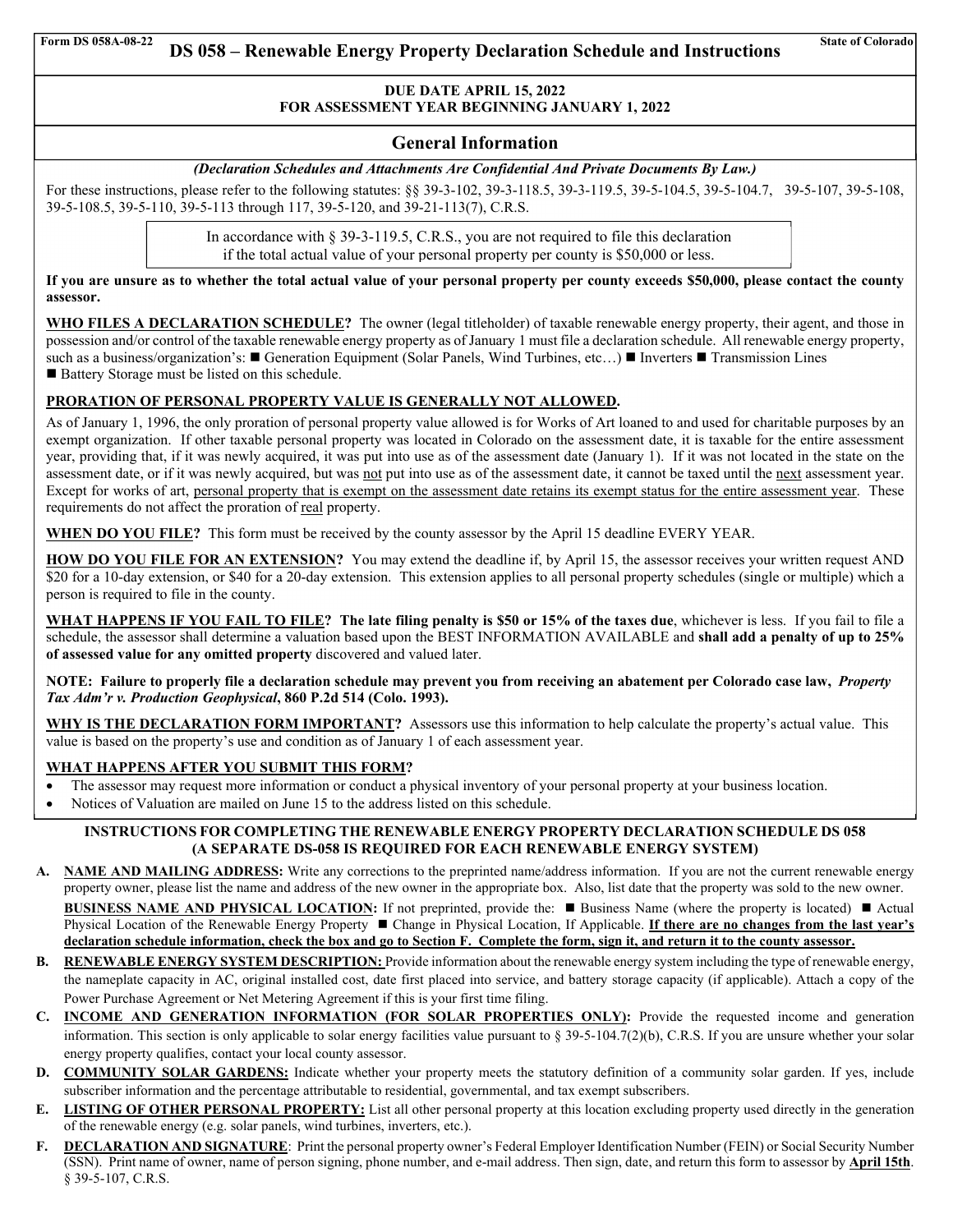| Form DS 058-08-22                                                    |           | <b>State of Colorado</b>                                                                                                                         |                                                                                     |           | <b>FOR ASSESSOR USE ONLY</b> |                                  |
|----------------------------------------------------------------------|-----------|--------------------------------------------------------------------------------------------------------------------------------------------------|-------------------------------------------------------------------------------------|-----------|------------------------------|----------------------------------|
| 22 DPT AS                                                            |           |                                                                                                                                                  | <b>DS 058 - Renewable Energy Property</b><br><b>Declaration Schedule</b>            |           | Received:                    | Late Penalty                     |
|                                                                      |           | Confidential                                                                                                                                     |                                                                                     |           | Completed:                   | $\Box Y$ or $\Box N$             |
| B.A. Code                                                            | T.A. Code | Schedule/Acct#                                                                                                                                   | <i><b>Assessment</b></i><br>Date                                                    | Due Date  |                              | <b>RETURN TO COUNTY ASSESSOR</b> |
|                                                                      |           |                                                                                                                                                  | <i>1/1/2022</i>                                                                     | 4/15/2022 |                              | County                           |
| A. NAME AND MAILING ADDRESS<br>(Indicate any changes or corrections) |           |                                                                                                                                                  | PHYSICAL LOCATION/ADDRESS OF THE RENEWABLE<br>ENERGY PROPERTY AS OF JANUARY 1, 2022 |           |                              |                                  |
|                                                                      |           |                                                                                                                                                  |                                                                                     |           |                              |                                  |
|                                                                      |           |                                                                                                                                                  |                                                                                     |           |                              |                                  |
|                                                                      |           |                                                                                                                                                  |                                                                                     |           |                              |                                  |
|                                                                      |           | $\Box$ Check here if there are no changes from last year's declaration schedule information. If so, go directly to Section F. Complete the form, |                                                                                     |           |                              |                                  |
|                                                                      |           | sign it, and return the form to the county assessor.                                                                                             |                                                                                     |           |                              |                                  |

### **B. RENEWABLE ENERGY SYSTEM DESCRIPTION**

| <b>Type of Renewable Energy</b><br>(solar, wind, biomass,<br>hydroelectric, geothermal) | <b>Nameplate Capacity</b><br>(in AC) | <b>Original Installed Cost</b> | Date First Placed into<br><b>Service</b> | <b>Battery Storage</b><br>Capacity<br>(if applicable) |
|-----------------------------------------------------------------------------------------|--------------------------------------|--------------------------------|------------------------------------------|-------------------------------------------------------|
|                                                                                         |                                      |                                |                                          |                                                       |

IS THIS PROPERTY SUBJECT TO A POWER PURCHASE AGREEMENT (PPA) OR NET METERING AGREEMENT? □ YES □ NO

If yes, please attach a copy of the PPA or Net Metering Agreement if this is your first time filing a DS 058 for this property. Include any amendments or addenda. Pursuant to § 39-5-120, C.R.S., the declaration schedule and all attachments are confidential documents.

## **C. INCOME AND GENERATION INFORMATION (FOR SOLAR ENERGY PROPERTIES ONLY)**

Pursuant to § 39-5-104.7(2)(b), C.R.S., solar energy property that would qualify as a solar energy facility as defined in § 39-4-101(3.5), C.R.S., but generates and delivers less than 2 MW of energy, must be valued using the same procedures used to determine the actual value of a solar energy facility in §39-4-102(1.5), C.R.S. **These procedures do not apply to solar energy properties where the energy is consumed onsite.** If you are unsure whether the property qualifies for these valuation procedures, contact your local county assessor.

In order to apply the modified income approach required by statute, the following information is required:

| Plant Capacity (in MWac)                       | MWac          |
|------------------------------------------------|---------------|
| Rated/Expected Net Capacity Factor             | $\frac{0}{0}$ |
| MWh Generated for the Prior Year               | MWh           |
| Actual Net Capacity Factor for the Prior Year  | $\frac{0}{0}$ |
| <b>Energy Price</b>                            | \$/MWh        |
| <b>Energy Price Escalation Factor</b>          | $\frac{0}{0}$ |
| Metered Energy at Point of Delivery (POD)      | kWh           |
| Gross Revenue at the POD Interconnection Meter |               |
| Prior Year Mill Levy (2021)                    | % or decimals |